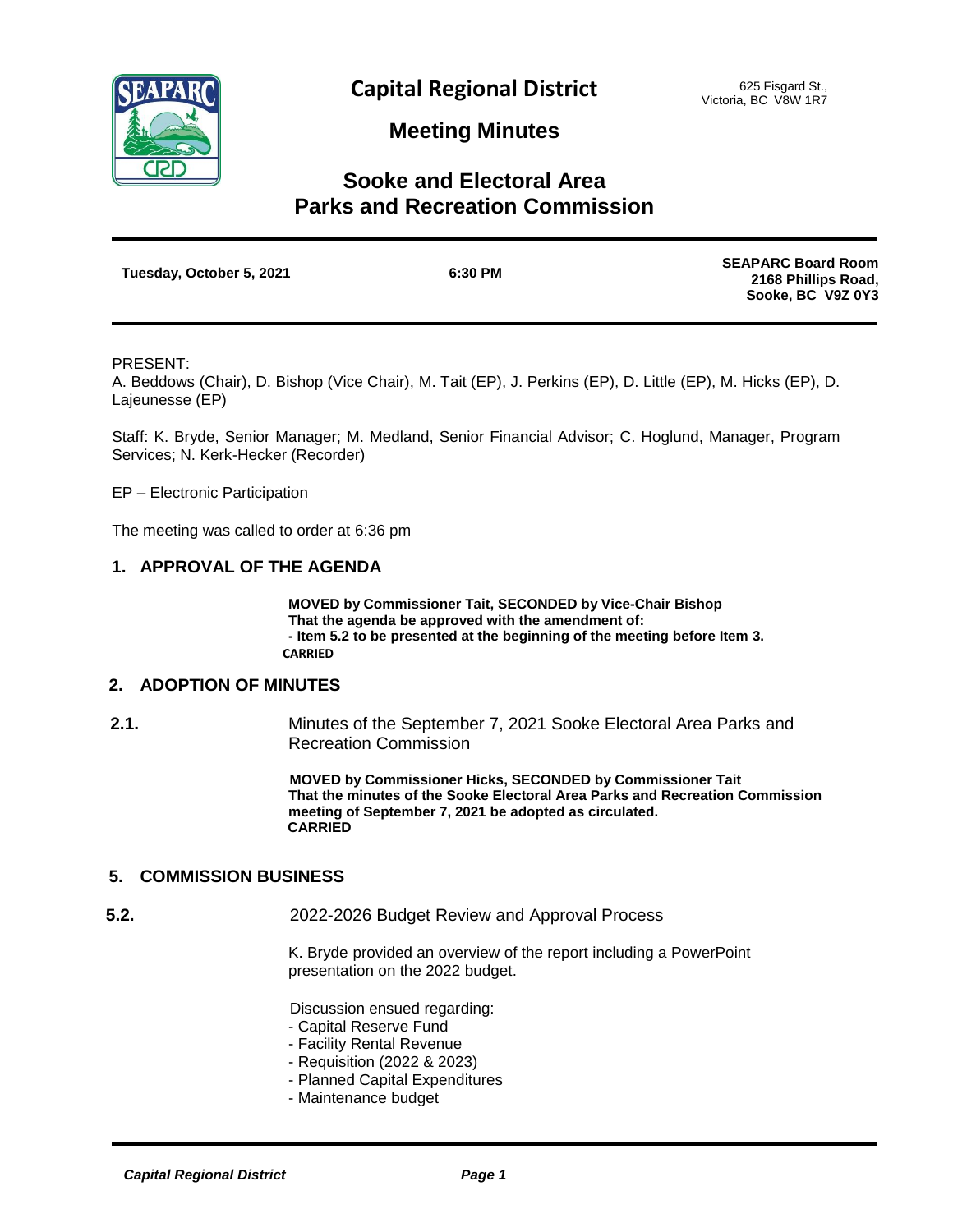- Populations estimates
- COVID-19 effects on budgeting

- Asset profile listing of Tennis courts (Port Renfrew) as part of SEAPARC, will be amended as part of Juan de Fuca and no longer part of SEAPARC.

**MOVED by Commissioner Tait, SECONDED by Vice-Chair Bishop**

**The Sooke Electoral Area Parks and Recreation Commission recommends to the Capital Regional District Board:**

**That the attached** *2022-2026 Budget* **be approved as presented. CARRIED**

#### **3. CHAIR'S REMARKS**

The Chair mentioned the COVID-19 Pandemic situation and its effect on the public.

#### **4. PRESENTATIONS/DELEGATIONS:**

There were no presentations or delegations.

#### **5. COMMISSION BUSINESS**

 **5.1.** 2022 Service Planning – Recreation

K. Bryde provided an overview of the report.

Discussion ensued regarding:

- Emerging recreational trends
- COVID-19 Pandemic effects on recreation
- Recruitment of Aquatic Staff

**MOVED by Commissioner Tait, SECONDED by Commissioner Perkins, The Sooke & Electoral Area Parks & Recreation Commission recommends the Committee of the Whole recommend to the Capital Regional District Board:**

**That the** *Appendix A, Community Need Summary – Recreation* **be approved as presented and form the basis of the 2022-2026 Financial Plan. CARRIED**

Commissioner Little joined the meeting at 7:17 pm.

 **5.3.** Programs and Services Update

K. Bryde provided an overview of the report.

Discussion ensued regarding:

- Throup Road construction
- Parking options
- Gym access (24HR)

**MOVED by Vice Chair Bishop, SECONDED by Commissioner Little, That the Sooke and Electoral Area Parks and Recreation Commission receive this report for information. CARRIED**